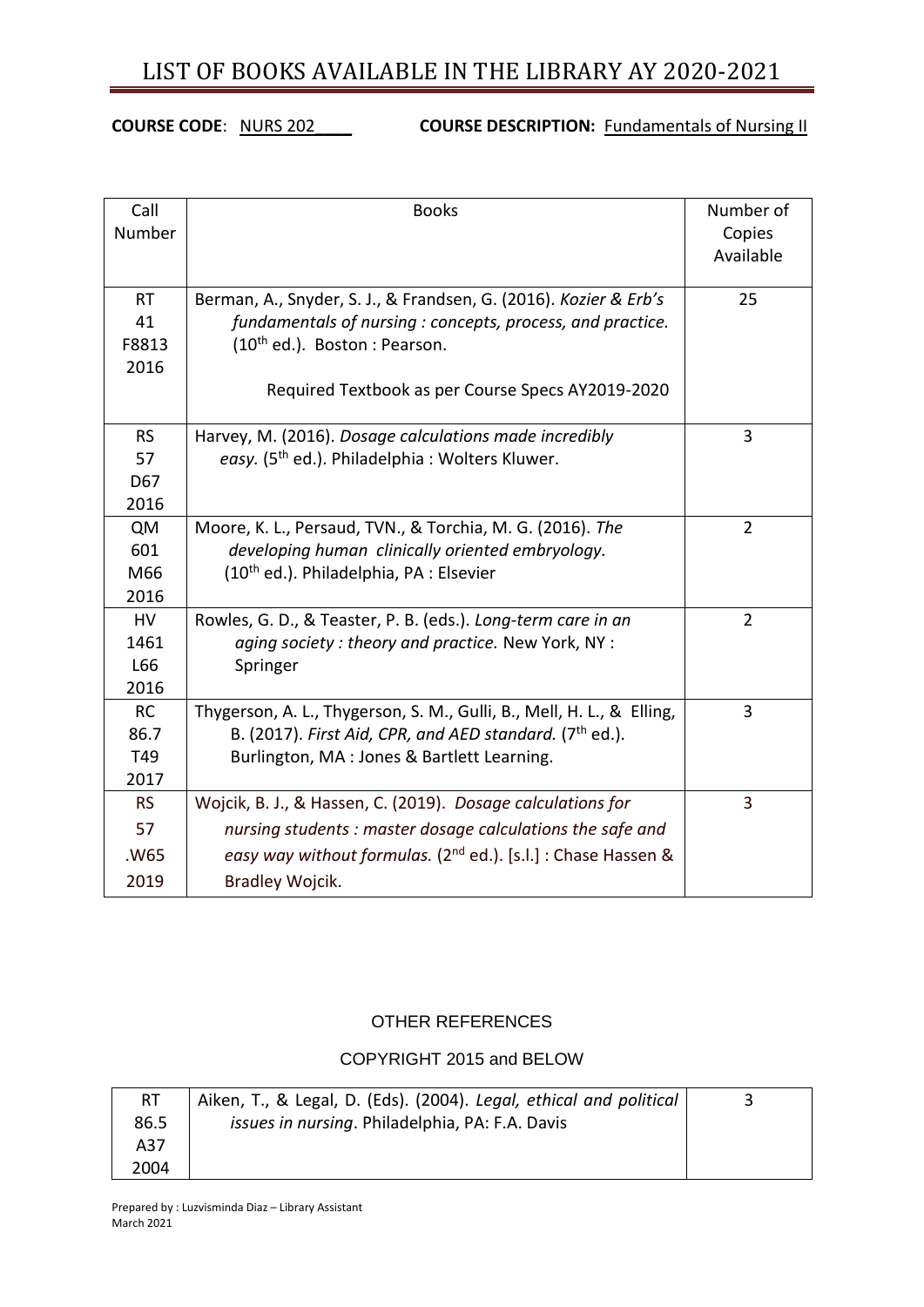| <b>RT</b><br>84.5<br>N94 | Alligood, M. R. (ed.). Nursing theory : utilization & application.<br>(5 <sup>th</sup> ed.). St. Louis, Mo: Elsevier         | $\overline{2}$ |
|--------------------------|------------------------------------------------------------------------------------------------------------------------------|----------------|
| 2014                     |                                                                                                                              |                |
| <b>RT</b>                | Berman, A. (2012). Kozier & Erb's fundamentals of nursing:                                                                   | 25             |
| 41                       | concepts, process and practice (9th ed.). Boston: Pearson.                                                                   |                |
| F8813                    |                                                                                                                              |                |
| 2012                     |                                                                                                                              |                |
| <b>RT</b>                | Berman, A. (2011). Nursing basics for clinical practice. Upper                                                               | 5              |
| 41                       | Saddle River, N.J. : Pearson.                                                                                                |                |
| B3912                    |                                                                                                                              |                |
| 2011<br><b>RT</b>        |                                                                                                                              | 3              |
| 85                       | Butts, J. B. (2008). Nursing ethics: across the curriculum and into<br>practice. (2nd ed.). Sudbury, Mass.: Jones & Bartlett |                |
| <b>B78</b>               |                                                                                                                              |                |
| 2008                     |                                                                                                                              |                |
| <b>MSNM</b>              | Cherry, B. & Jacob, S. R. (2014). Contemporary nursing : Issues,                                                             | 3              |
| <b>RT</b>                | trends, & management. (6 <sup>th</sup> ed.). St. Louis, Missouri :                                                           |                |
| 41                       | Elsevier                                                                                                                     |                |
| C54                      |                                                                                                                              |                |
| 2014                     |                                                                                                                              |                |
| <b>RT</b>                | Cherry, B., & Jacob, S. R. (Eds.). (2011). Contemporary                                                                      | 5              |
| 41                       | nursing : issues, trends & management. (5th ed.). St. Louis                                                                  |                |
| C564                     | Mo.: Elsevier.                                                                                                               |                |
| 2011                     |                                                                                                                              |                |
| <b>RT</b>                | Christensen, B. L., & E.O. Kockrow. (2011). Foundations and                                                                  | 5              |
| 62<br>F68                | nursing (6 <sup>th</sup><br>ed.). St. Louis,<br>adult<br>health<br>Mo.                                                       |                |
| 2011                     | Mosby/Elsevier.                                                                                                              |                |
| <b>RT</b>                | Christensen, B. L., & Kockrow, E. O. (Eds.). (2011). Foundations                                                             | 3              |
| 62                       | of nursing (6th ed.). St. Louis, Missouri: Mosby/Elsevier.                                                                   |                |
| F686                     |                                                                                                                              |                |
| 2011                     |                                                                                                                              |                |
| RT                       | Clinical nursing skills : Basic to advanced skills. (2012). (8th ed.).                                                       | 5              |
| 41                       | New Jersey : Pearson Education, Inc.                                                                                         |                |
| S65                      |                                                                                                                              |                |
| 2012                     |                                                                                                                              |                |
| <b>MSNM</b>              | Cowen, P. S., & Moorhead, S. (Eds.). (2011). Current issues in                                                               | 3              |
| <b>RT</b>                | nursing. (8 <sup>th</sup> ed.). St. Louis, Missouri : Mosby/Elsevier.                                                        |                |
| 63                       |                                                                                                                              |                |
| C87<br>2011              |                                                                                                                              |                |
| RT                       | Doenges, M. E. (2010). Nursing care plan. (8th Ed.). Philadelphia:                                                           | 3              |
| 49                       | F.A. Davis co.                                                                                                               |                |
| D64                      |                                                                                                                              |                |
| 2010                     |                                                                                                                              |                |
| <b>QP</b>                | Garrett, L. K. (2011). Skills for nursing & healthcare students :                                                            | 5              |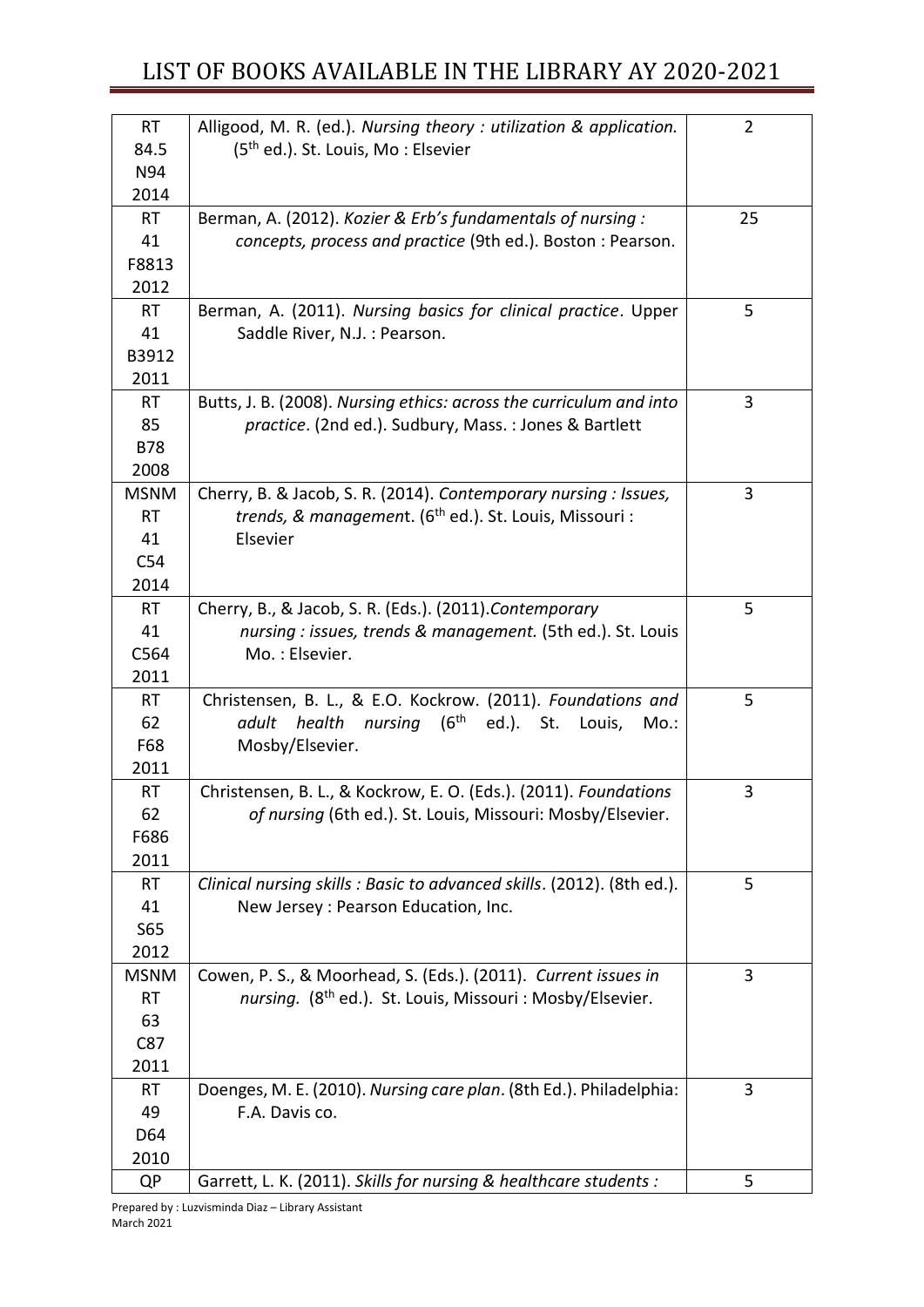| 40                | study skills, math and science (2nd ed.). Harlow: Pearson              |    |
|-------------------|------------------------------------------------------------------------|----|
| G37               | Education.                                                             |    |
| 2011              |                                                                        |    |
| <b>RT</b>         | Hale, T. J., & Ahlschlager, P. M. (2011). Simulation scenarios for     |    |
| 71                | nursing education. Clifton Park, NY: Delmar/ Cengage                   | 5  |
| H35               | Learning.                                                              |    |
| 2011              |                                                                        |    |
| R                 | Hebert, P. C. (2009). Doing right: a practical guide to                | 5  |
| 724               | ethics for medical trainees and physicians. (2nd ed.). Don             |    |
| H39               | Mills, Ont. ; New York : Oxford University Press.                      |    |
| 2009              |                                                                        |    |
| <b>RT</b>         | Hood, L. J. (2010). Leddy & Pepper's conceptual bases of               | 5  |
| 41                | professional nursing. (7th ed.). Philadelphia: Wolters                 |    |
| H66               | Kluwer Health/Lippincott Williams & Wilkins.                           |    |
| 2010              |                                                                        |    |
| <b>RT</b>         | Jeffries, P. R. (Ed.). (2012). Simulation in nursing education :       |    |
| 73                | from conceptualization to evaluation (2nd ed.). New York,              | 5  |
| S5135             | NY: National League for Nursing.                                       |    |
| 2012<br><b>RC</b> | Jones, S. A. (2010). Interpretation and management guide.              | 3  |
| 683.5             | (2nd ed.). Philadelphia, PA : F.A. Davis.                              |    |
| .E5               |                                                                        |    |
| <b>J65</b>        |                                                                        |    |
| 2010              |                                                                        |    |
| <b>RT</b>         | Kozier B. (2004). Fundamentals of nursing: concepts, process           | 14 |
| 41                | and practice. (7 <sup>th</sup> ed.). New jersey: Prentice Hall.        |    |
| F8813             |                                                                        |    |
| 2004              |                                                                        |    |
| <b>RT</b>         | LeMone, P. (2011). Medical-surgical nursing : critical thinking in     | 5  |
| 41                | patient care. (5th ed.). Upper Saddle River, N.J. : Pearson            |    |
| M493              |                                                                        |    |
| 2011              |                                                                        |    |
| <b>RT</b>         | Masters, K. Ed.). (2009). Role development in professional             | 3  |
| 82                | nursing practice.leen masters. (2 <sup>nd</sup> ed.). Sudbury, Mass. : |    |
| R587              | Jones & Bartlett.                                                      |    |
| 2009              |                                                                        |    |
| <b>RT</b>         | Miller, M. A. (2011). Client education : theory and practice.          | 5  |
| 90                | Sudbury, Mass.: Jones & Bartlett.                                      |    |
| B <sub>3</sub>    |                                                                        |    |
| 2011              |                                                                        |    |
| <b>RT</b>         | Nettina, S. (Ed.). (2010). Lippincott manual of nursing practice       | 5  |
| 51                | (9 <sup>th</sup> ed.). Norristown Road, Ambler, PA: Lippincott         |    |
| <b>B78</b>        | Williams & Wilkins.                                                    |    |
| 2010              |                                                                        |    |
| <b>RT</b>         | Nugent, P.M., & Vitale, B. A. (2015). Fundamentals success : a         | 3  |
| 55                | Q&A review applying critical thinking to test taking.                  |    |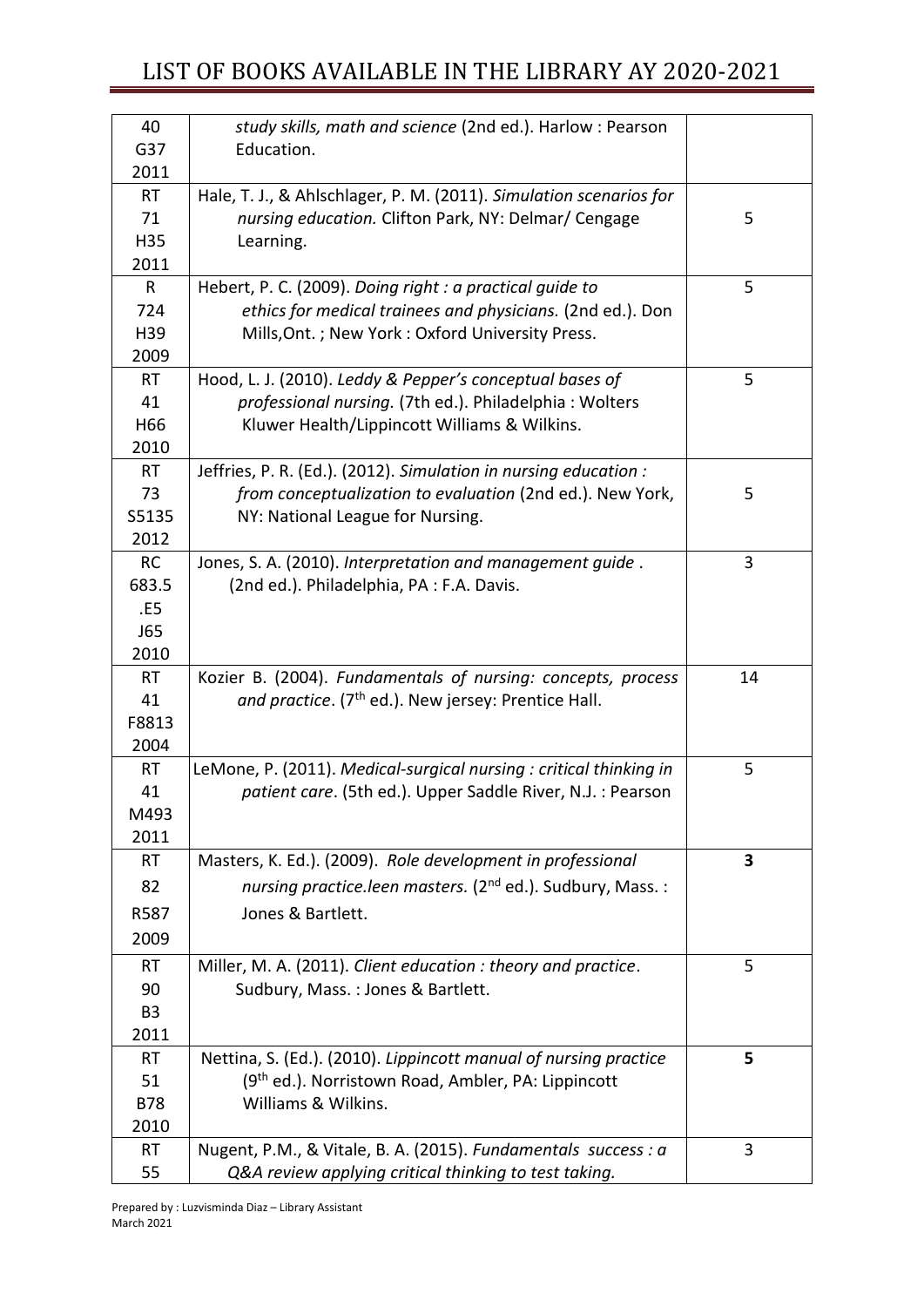| <b>N88</b><br>2015                         | (4 <sup>th</sup> ed.). Philadelphia: F.A. Davis.                                                                                                                 |                |
|--------------------------------------------|------------------------------------------------------------------------------------------------------------------------------------------------------------------|----------------|
| <b>RT</b><br>73<br>O <sub>26</sub><br>2006 | O'Connor, A. B. (2006). Clinical instruction and evaluation: a<br>teaching resource. (2nd ed.). Sudbury, Mass.: Jones and<br>Bartlett.                           | 10             |
| <b>RT</b><br>51<br>P365<br>2010            | Perry, A. G. (2010). Clinical nursing skills & techniques. (7th ed.).<br>Missouri: Mosby/Elsevier                                                                | 5              |
| <b>RT</b><br>41<br>P844<br>2013            | Potter, P., Perry, A. G., Stockert, P. A., & Hall, A. M. (2013).<br>Fundamentals of nursing (8th ed.). St. Louis, Missouri:<br>Elsevier.                         | 5              |
| <b>RT</b><br>41<br>P84<br>2011             | Potter, P. (2011). Basic nursing. (7 <sup>th</sup> ed.). St. Louis, Mo.: Mosby<br>Elsevier.                                                                      | 5              |
| <b>RT</b><br>41<br>P844<br>2005            | Potter, P. (2005). Fundamentals of nursing. (6th ed.). St. Louis,<br>Mo.: Mosby.                                                                                 | 5              |
| <b>RT</b><br>48<br><b>R48</b><br>2006      | Rhoads, J.(2006) Advanced health assessment & diagnostic<br>reasoning. Philadelphia: Lippincott Williams & Wilkins.                                              | 5              |
| <b>RT</b><br>41<br>R485<br>2008            | Rhoads, J. (2008). Davis's guide to clinical nursing skills<br>Philadelphia: F.A. Davis                                                                          | 3              |
| <b>QM</b><br>601<br><b>S23</b><br>2015     | Sadler, T. W. (2015). Langman's medical embryology. (13 <sup>th</sup> ed.).<br>Philadelphia: Wolters Kluwer                                                      | $\overline{2}$ |
| <b>QM</b><br>601<br><b>S23</b><br>2008     | Schoenwolf, G. C. (2008). Atlas of descriptive embryology.<br>(7 <sup>th</sup> ed.). San Francisco: Pearson                                                      | $\overline{2}$ |
| <b>RS</b><br>57<br>S36<br>2009             | Scott, W. N. (2009). Dosage calculations made incredibly easy!.<br>London : Lippincott Williams & Wilkins.                                                       | 3              |
| <b>RT</b><br>41<br>T397<br>2011            | Taylor, C. R. (2011). Skill checklists for fundamental of nursing:<br>the art and science of nursing care. Philadelphia, P.A.:<br>Lippincott Williams & Wilkins. | 5              |